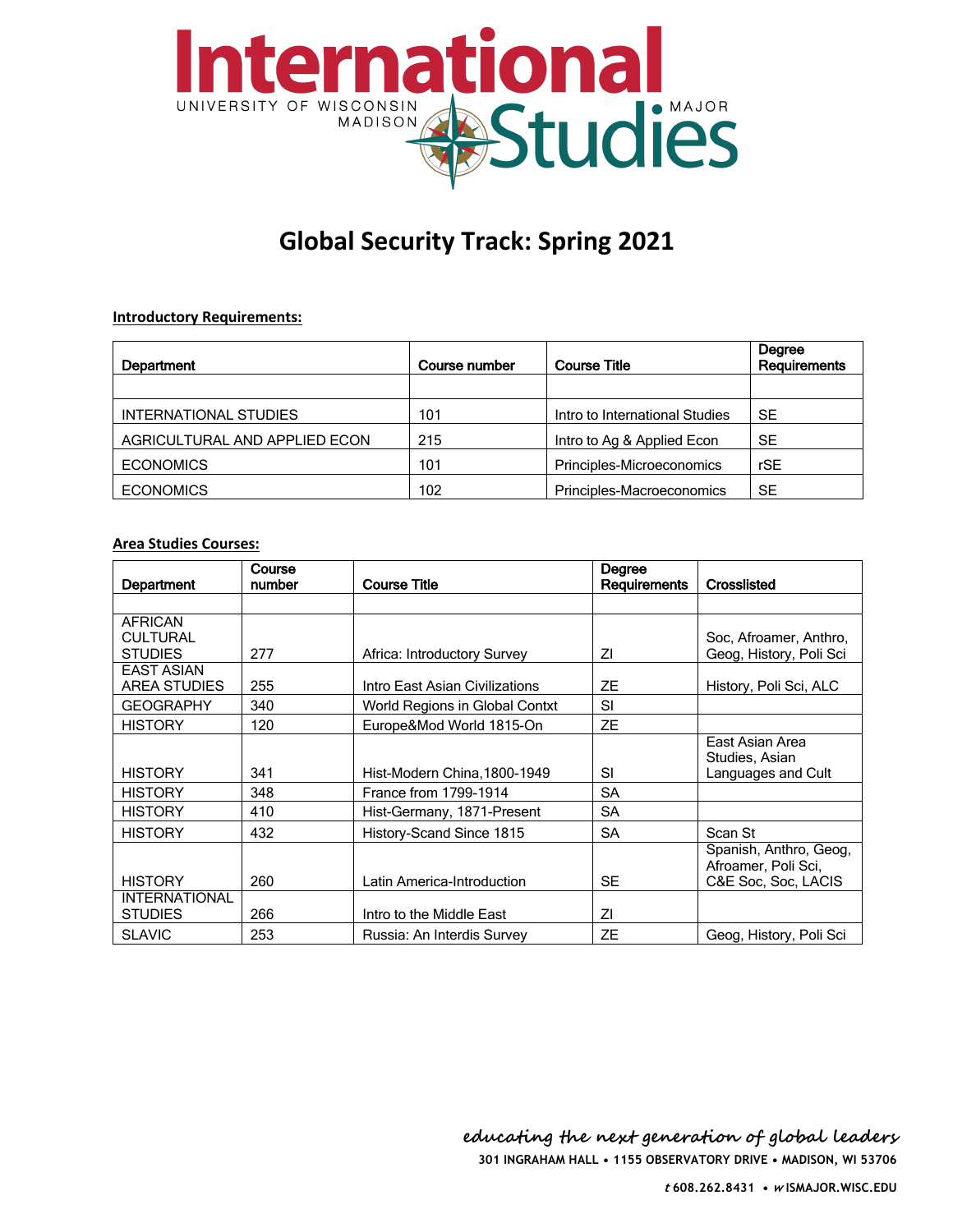

# **Track Core Courses: Global Security Track**

| Department                                                   | Course<br><b>Number</b> | <b>Course Title</b>                        | <b>Topic Title Descr</b>         | Degree<br><b>Requirements</b> | Crosslisted   |
|--------------------------------------------------------------|-------------------------|--------------------------------------------|----------------------------------|-------------------------------|---------------|
|                                                              |                         |                                            |                                  |                               |               |
| POLITICAL SCIENCE                                            | 343                     | Theories-International<br>Security         |                                  | SD                            |               |
| POLITICAL SCIENCE                                            | 377                     | Nuclear Weapons &<br><b>World Politics</b> |                                  | SD                            |               |
| <b>SOCIOLOGY</b>                                             | 626                     | Social Movements                           |                                  | SA                            |               |
| <b>INTERNATIONAL</b><br><b>STUDIES</b>                       | 401                     | <b>Topics in Global Security</b>           | Culture, Strategy, &<br>Security |                               |               |
| <b>INTERNATIONAL</b><br><b>STUDIES</b>                       | 401                     | <b>Topics in Global Security</b>           | US, Korea, Blnce of<br>Pwr EAsia |                               |               |
| <b>INTERNATIONAL</b><br><b>STUDIES</b>                       | 535                     | Women's Global Health                      |                                  | <b>BSA</b>                    | G&WS          |
| <b>INTERNATIONAL</b><br><b>STUDIES</b>                       | 601                     | <b>Topics in Global Security</b>           | Refugees in Global<br>Context    |                               |               |
| <b>COMMUNITY &amp;</b><br><b>ENVIRONMENTAL</b><br><b>SOC</b> | 540                     | Soc-Int'l Dev.<br>Envir&Sustain            |                                  | SI                            | Soc. Envir St |

# **Issues Courses: Global Security Track**

|                                 | Course        |                                    | Degree              |                     |
|---------------------------------|---------------|------------------------------------|---------------------|---------------------|
| <b>Department</b>               | <b>Number</b> | <b>Course Title</b>                | <b>Requirements</b> | <b>Crosslisted</b>  |
|                                 |               |                                    |                     |                     |
| AGRICULTURAL AND                |               |                                    |                     | Nutr Sci, Agronomy, |
| <b>APPLIED ECON</b>             | 350           | World Hunger & Malnutrition        | BI                  | Inter-AG            |
| <b>AGRICULTURAL AND</b>         |               |                                    |                     |                     |
| <b>APPLIED ECON</b>             | 244           | Environment&Global Economy         | <b>SE</b>           | Envir St            |
| ASIAN LANGUAGES<br>AND CULTURES | 458           | Hist SE Asia Since 1800            | SI                  | History             |
| EDUCATIONAL POLICY              |               |                                    |                     |                     |
| <b>STUDIES</b>                  | 240           | <b>Comparative Education</b>       | SI                  |                     |
| <b>ENVIR ST - GAYLORD</b>       |               | Global                             |                     |                     |
| <b>NELSON INST</b>              | 332           | Warming:Science&Impacts            | PI                  | Atm Ocn, Geog       |
| <b>GEOGRAPHY</b>                | 340           | World Regions in Global Contxt     | SI                  |                     |
| <b>GEOGRAPHY</b>                | 139           | <b>Global Environmental Issues</b> | <b>SE</b>           | Envir St            |
| <b>GEOGRAPHY</b>                | 318           | Introduction to Geopolitics        | SI                  |                     |
| <b>GEOGRAPHY</b>                | 339           | <b>Environmental Conservation</b>  | SI                  | Envir St            |
| <b>GEOSCIENCE</b>               | 411           | <b>Energy Resources</b>            | PI                  | Envir St            |
| <b>HISTORY</b>                  | 357           | The Second World War               | SI                  |                     |
| <b>HISTORY</b>                  | 450           | Making of Modern South Asia        | ΖA                  | History             |

educating the next generation of global leaders

301 INGRAHAM HALL . 1155 OBSERVATORY DRIVE . MADISON, WI 53706